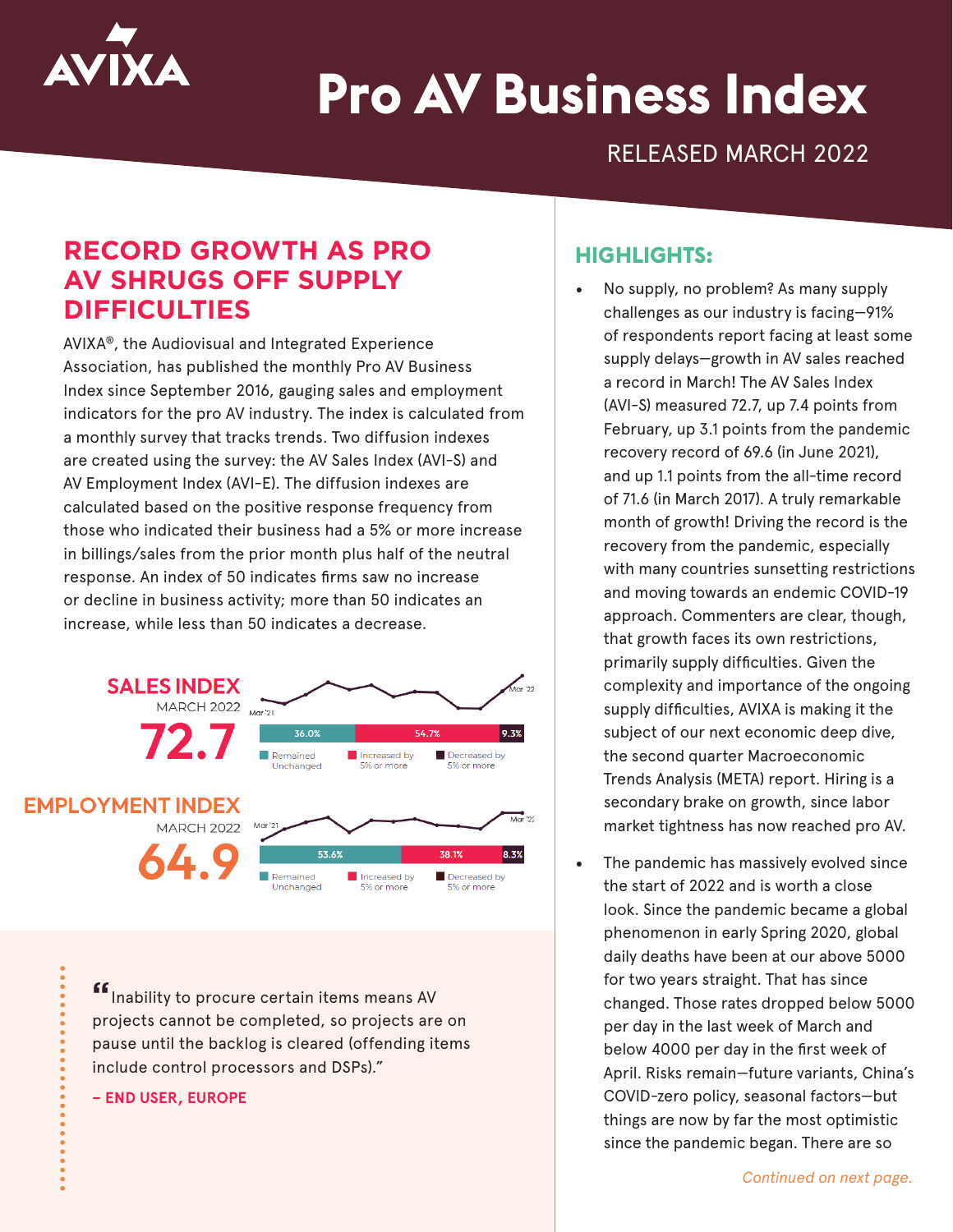

### **HIGHLIGHTS:** *(continued)*

many reasons to be pleased about the improvement in these numbers! From the pro AV perspective, we spotlight the experience economy. So much of pro AV is in-person-centric: live events, hospitality, entertainment, etc. These sources of revenue, employment, and joy have been greatly affected and reduced for two years. Their recovery has never been closer than it is today!

• The labor market—both inside and outside of pro AV—is extremely strong. Within our industry, the AV Employment Index (AVI-E) marked another month of strong growth. The March reading was 64.9, just as we saw in February. That this AVI-E number is substantially below the AVI-S number of 72.7 should not take away from how strongly positive an indicator it is. Employment changes more slowly than sales, resulting in numbers closer to the no-net change level of 50. That context is why 64.9 is actually near-record employment expansion. Such expansion is even more positive when comments make it clear that one reason it's not higher is because hiring isn't that easy right now. U.S. employment numbers help show why. In March, the U.S. economy added 431,000 jobs, extending a streak of 11 months over 400,000 new jobs per month. Labor force participation climbed in March, and unemployment fell. In sum, people are rejoining the labor force, and companies are soaking them up as fast as possible. Supply is growing, but demand is growing more quickly. That makes for a tough hiring market. That said, while it is a challenge, it is also a sign of the positive strength of the current recovery.

## **INTERNATIONAL OUTLOOK**

The acceleration in growth was truly a global phenomenon in March, as North America and the rest of the world saw their respective regional AVI-S marks increase substantially.<sup>2</sup> North American growth is now at 65.4, while the rest of world growth has reached a blistering 75.3. That figure is 4.6 points beyond the February rest of the world figure, which was already an all-time record. And, as much acceleration as we have seen so far, our best guess is that the acceleration will continue though perhaps only modestly for the rest of the world.



*Global regional indexes are three-month moving averages (based on prior, forward and current months) due to relative small ample size.*

**"**Supply chain continues to be a major challenge. Employee compensation expectations are also becoming an area of concern. The business climate we operate in is very challenging, but there seems to be a consistent message that your job is worth more than you are being paid."

**– INTEGRATOR, NORTH AMERICA**

1 International regions include Europe, Latin America, Middle East/Africa, Asia-Pacific

2 Due to the small sample, the North American and International indexes are based on a 3-month moving average. March 2022 index is preliminary, based on the average of February 2022 and March 2022 and will be final with April 2022 data in the next report.